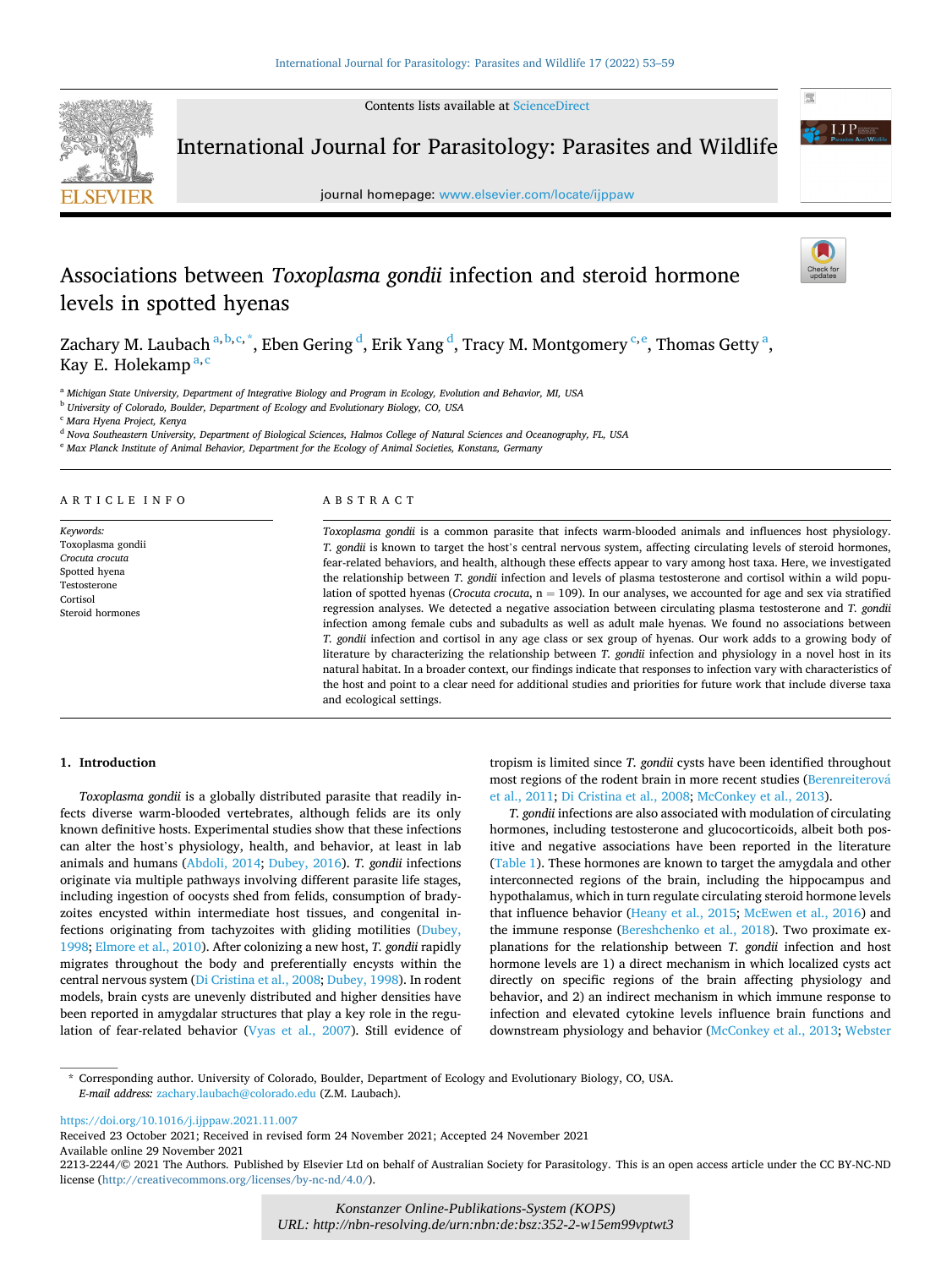<span id="page-1-0"></span>[and McConkey, 2010\)](#page-6-0). Additional hypotheses, including alterations involving dopaminergic signaling, may also explain variation in host physiology related to *T. gondii* infection and have been reviewed in the literature ([McConkey et al., 2013](#page-6-0); [Webster and McConkey, 2010](#page-6-0)).

In laboratory settings and in humans, the relationship between *T. gondii* infection and steroid hormones (i.e., testosterone, and to a lesser extent glucocorticoids), is relatively well studied. However, findings from these studies are mixed. On the one hand, *T. gondii*infected humans, especially adult males, often exhibit elevated circulating levels of testosterone [\(Flegr et al., 2008;](#page-5-0) [Shirbazou et al., 2011](#page-6-0); [Zghair et al., 2015](#page-6-0); [Zouei et al., 2018\)](#page-6-0). Testes of male lab rats infected with *T. gondii* also produce elevated levels of testosterone, potentially due to the upregulation of genes involved in testosterone production in infected hosts [\(Lim et al., 2013](#page-6-0)). Similarly, positive associations between *T. gondii* infection and glucocorticoids have been observed in humas ([Abdelazeem et al., 2015](#page-5-0); [Shirbazou et al., 2011\)](#page-6-0). However, other studies of humans and lab rodents have associated *T. gondii*  infection with both reduced plasma testosterone concentrations [\(Abdoli](#page-5-0)  [et al., 2012](#page-5-0); [Eslamirad et al., 2013](#page-5-0); Kaňková [et al., 2011](#page-6-0)) and reduced glucocorticoid concentrations ([Mitra et al., 2013](#page-6-0)). Localized lesions and the inflammation that *T. gondii* infections can induce within the host brain may partly explain this pattern. These lesions produce meningitis in the cortex as well as perivascular cuffing in the cortex, caudoputamen thalamus, and hypothalamus ([Ihara et al., 2016\)](#page-6-0), which can disrupt the signal cascade that stimulates steroid hormone production. This is also observable in cases of hypogonadotropic hypogonadism, a condition that is associated with *T. gondii* infection ([Oktenli et al., 2004](#page-6-0); [Stahl](#page-6-0)  [et al., 1994\)](#page-6-0). Taken together, these mixed findings indicate that *T. gondii*  infection may covary with hormone levels in wild hosts, but the nature of these relationship(s) within wild hosts cannot be predicted without empirical data.

Here, we investigate the relationship between *T. gondii* infections and levels of plasma testosterone and cortisol within a wild population of spotted hyenas (*Crocuta crocuta*). We first describe variation in infection status and hormone levels in this novel study system. We then assess associations between *T. gondii* infection and circulating levels of plasma testosterone and cortisol in age class and sex stratified regression analyses. We conclude with suggestions for future work that could help elucidate the mechanisms through which *T. gondii* influences host physiology.

## **2. Methods**

#### *2.1. Literature review*

We searched Google Scholar to identify studies that measured host hormone levels with respect to *T. gondii* infection. First, we conducted separate searches for the following five key terms: toxoplasmosis and testosterone, toxoplasmosis and cortisol, toxoplasmosis and sex hormones, toxoplasmosis and sex hormones in animals, toxoplasmosis testosterone and animals. Here, we examined the first 100 studies of each search and retained only studies that included empirical data relating the parasite to host hormone levels. We noted an overlap in the articles found by each search phrase, and that new articles were not identified beyond the first  $~1$ 0 articles. We then supplemented our literature with some ad hoc searches to find additional studies not

#### **Table 1**

A summary of studies on the relationship between *T. gondii* infection (positive vs negative) and steroid hormone levels (Abdulai-Saiku and Vyas, 2017; Al-Masoudi et al., 2018; Babu et al., 2007; Borráz-León et al., 2021; Colosi et al., 2015; Hamdeh [et al., 2015; Hassanain et al., 2017](#page-5-0)).

| <b>Species</b>                         | <b>Testosterone</b>                                                                                                                            | <b>Testosterone</b>                                                        | 8<br>Cortisol                                                     | Cortisol                                                    |
|----------------------------------------|------------------------------------------------------------------------------------------------------------------------------------------------|----------------------------------------------------------------------------|-------------------------------------------------------------------|-------------------------------------------------------------|
|                                        | $\uparrow$ (Zouei et al., 2018), (Zghair<br>et al., 2015), (Shirbazou et<br>al., 2011), (Flegr et al.,<br>2008), (Borráz-León et al.,<br>2021) | 个 (Zouei et al., 2018),<br>(Shirbazou et al., 2011),                       | $\uparrow$ (Shirbazou et al., 2011),<br>(Abdelazeem et al., 2015) | ↑<br>(Shirbazou et al., 2011),<br>(Abdelazeem et al., 2015) |
| Homo sapiens<br>(humans)               | $\leftrightarrow$ (Colosi et al., 2015), (Al-<br>Masoudi et al., 2018) <sup>+</sup>                                                            | $\leftrightarrow$ (Borráz-León et al., 2021),<br>(Al-Masoudi et al., 2018) | $\leftrightarrow$ (Babu et al., 2007)*                            |                                                             |
|                                        | $\bigvee$ (Oktenli et al., 2004),<br>(Hamdeh et al., 2015)*,<br>(Eslamirad et al., 2013),<br>(Babu et al., 2007)*                              | $\sqrt{\text{Flegr}}$ et al., 2008)                                        | Hamdeh et al., 2015)*                                             | (Hassanain et al., 2017)                                    |
|                                        | $\uparrow$ (Lim et al., 2013)                                                                                                                  |                                                                            |                                                                   |                                                             |
|                                        |                                                                                                                                                | ← (Abdulai-Saiku and Vyas,<br>2017)                                        |                                                                   |                                                             |
| Rattus norvegicus<br>(laboratory rats) | $\bigvee$ (Abdoli et al., 2012)                                                                                                                |                                                                            | $\bigvee$ (Mitra et al., 2013)                                    |                                                             |
|                                        |                                                                                                                                                |                                                                            |                                                                   |                                                             |
| Mus domesticus<br>(laboratory mice)    | Kaňková et al., 2011)                                                                                                                          | (Kaňková et al., 2011)                                                     |                                                                   |                                                             |

 $\uparrow$  = positive infection and higher hormone level,  $\leftrightarrow$  = null association,  $\downarrow$  = positive infection and lower hormone level. Black indicates males, and red females.

\*case study, where n=1 and hormone level is described according to clinical assessment tresults include a mix of positive, negative and null associations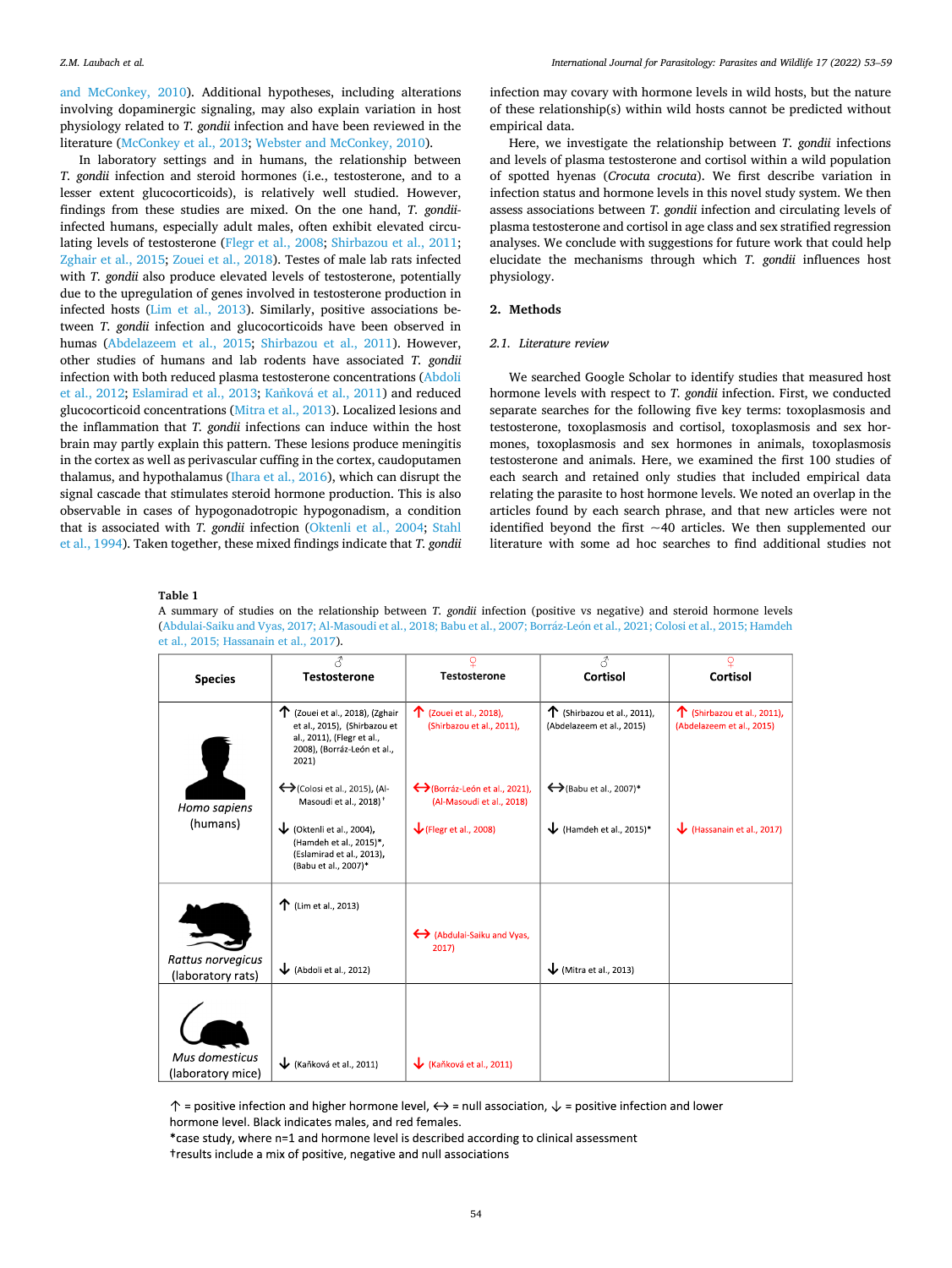identified by our search terms. We summarize these results in [Table 1.](#page-1-0)

## *2.2. Study population*

We used blood samples collected between 1990 and 1999 from 109 wild spotted hyenas darted in the Masai Mara National Reserve, Kenya. All samples were collected by the Mara Hyena Project, an ongoing field study of wild spotted hyenas, from individually identified members of a single social group, the Talek clan. All data collection protocols used here have been approved by Michigan State University (MSU) Institutional Animal Care and Use Committee (IACUC) and the Kenyan Wildlife Service (KWS). We selected samples for which *T. gondii* infection status was known and for which steroid hormone data were available. Sex was determined based on the morphology of the erect phallus [\(Frank et al.,](#page-5-0)  [1990\)](#page-5-0), and our final data set included 51 female and 58 male hyenas. Age was estimated to  $\pm$ 7 days based on morphological and behavioral characteristics observed shortly after the animal is born [\(Holekamp and](#page-6-0)  [Smale, 1998a](#page-6-0)). Among females, there were 28 cubs, 8 subadults and 15 adults, and among males there were 20 cubs, 9 subadults, and 29 adults. These age categories correspond to age ranges in which cubs are  $\leq$ 12 months, subadults are *>*12 and ≤ 24 months, and adults are *>*24 months on the date that they were darted.

# *2.3. Blood sample collection, hormone assays, and Toxoplasma gondii assays*

Hyenas were anesthetized using pressurized dart containing 6.5 mg/ kg tiletamine-zolazepam (Telazol ®) fired from a  $CO_2$ -powered rifle (Telinject Inc.). Once safely immobilized, blood was collected from the hyena's jugular vein into vacuum tubes. Following the darting procedure, plasma from sodium heparin-coated vacuum tubes was separated from red and white blood cells by centrifugation. Samples were immediately stored in liquid nitrogen, transported to Michigan State University on dry ice, and permanently stored in our − 80 ◦C biorepository.

### *2.4. Steroid hormone assays*

We used standardized radioimmunoassays to quantify plasma hormone concentrations. Plasma samples were assayed in duplicate using a cortisol radioimmunoassay kit (MP Biomedicals CortiCote RIA kit, #06B256440) and a total testosterone radioimmunoassay kit (Immu-ChemTM Double Antibody Testosterone 125 RIA kit, #07–189,105); further details of these plasma assays are published in [Holekamp and](#page-6-0)  [Smale, 1998b](#page-6-0) and [Dloniak et al. \(2004\).](#page-5-0)

# *2.5. Toxoplasma gondii infection status assays*

We used ELISA based, multi-species ID Screen® Toxoplasmosis Indirect kit (IDVET, Montpellier) to diagnose *T. gondii* infection in plasma samples. This assay tests for IgG reactivity to *T. gondii's* P-30 antigen and has been previously validated in our study population ([Gering et al.,](#page-5-0)  [2021\)](#page-5-0).

## *2.6. Additional covariates*

In addition to sex and age class, we used long-term demographic and ecological data to measure additional variables potentially associated with circulating steroid hormone concentrations. First, we created a two-level categorical variable indicating whether or not a blood sample was collected during the annual wildebeest and zebra migration, during which hyena diet and condition undergo marked changes (Cooper et al., [1999;](#page-5-0) [Holekamp et al., 1997](#page-6-0)). For adult females, we categorized reproductive state on their darting date as nulliparous, pregnant, lactating, or other [\(Holekamp et al., 1996](#page-6-0)), and for adult males, we categorized dispersal status as either immigrant or resident based on whether or not that male was born into the Talek clan ([Holekamp and](#page-6-0) 

[Sisk, 2003\)](#page-6-0). Each time a hyena was darted we noted the time of day, the duration of time between when an animal was darted and blood was drawn, and the individual's stress level as indicated by their behavior between darting and full anesthesia. Time of day was coded as a two-level variable indicating A.M. vs P.M. because hormones, and cortisol in particular, are known to fluctuate over the course of a day ([Van Meter et al., 2009](#page-6-0)). Individual behavioral stress state was scored on an ordinal scale between 1 and 5, with 1 being the lowest behavioral stress level and 5 the highest.

# *2.7. Statistical methods*

Prior to formal analyses, we filtered and formatted the hormone data. First, we identified all samples in which the hormone concentrations (i.e., testosterone or cortisol) were below the detection limit of our assays. For these samples, we replaced zero values with a hormone concentration equivalent to one-half the value of the lowest reported concentration. We evaluated the distributions of continuous hormone levels and used a natural log transformation of both testosterone and cortisol concentrations to conform to assumptions of normality for linear regression models. Next, we conducted bivariate analyses to assess associations between each potential precision covariate with testosterone and cortisol concentrations. Here, we define precision covariates as variables potentially associated with either the explanatory or the outcome variable of interest, but not both. Unlike adjustment for confounder variables, adjustment for precision covariates does not aim to make causal inference. Such associational studies minimize model assumptions [\(Laubach et al., 2021](#page-6-0)) and are well suited to data sets such as ours, in which serial measurements of hormone levels and infection status were not available from focal individuals.

The main goal of this study was to explore associations between *T. gondii* infection status and two steroid hormones that are both involved in fear-related behavior ([Agis-Balboa et al., 2009;](#page-5-0) [Heany et al.,](#page-6-0)  [2015; Korte, 2001; Soravia et al., 2006](#page-6-0)) and immunosuppression ([Wyle](#page-6-0)  [and Kent, 1977\)](#page-6-0) and known to change following *T. gondii* infection within human and lab animal hosts. This approach is useful as a first step to understand the crude relationship between two key variables of interest, and to pave the way for subsequent analyses of causal inference ([Laubach et al., 2021](#page-6-0)). We modeled simple associations between *T. gondii* infection status and steroid hormone levels within males and females of our study population. In separate models for testosterone and cortisol, *T. gondii* infection status was included as a two-level categorical explanatory variable and the natural log of each steroid hormone concentration was the continuous outcome. Estimates from these models were based on percentile bootstrapping using the R package 'car' ([Fox](#page-5-0)  [and Weisberg, 2019](#page-5-0)). When testosterone was the outcome, we ran 4 models within sex and age class strata, including cub and subadult females (model 1), adult females (model 2), cub and subadult males (model 3), and adult males (model 4). We collapsed the cub and subadult age groups in these models due to the similarity in the hormone profiles of cubs and subadults prior to sexual maturation (Supplemental Fig. 1) and based on a priori knowledge that sex steroid hormones change at reproductive maturity ([Glickman et al., 1992](#page-5-0)). When cortisol was the outcome, we conducted separate regression models for males and females, but these models were not stratified by age based on similar hormone profiles across age classes (Supplemental Fig. 2). Because our focus in this study was on baseline cortisol levels (rather than stress response dynamics), we only analyzed cortisol levels in samples that were collected within 13 min of the time an animal was darted, after which circulating cortisol rises due to the stress of the darting process (Holekamp, unpublished data). We also only included cortisol measures collected from hyenas that showed low behavioral stress between darting and full anesthesia (levels 1 or 2). In our models, statistical significance was determined from two-tailed tests with an  $\alpha = 0.05$ .

Finally, we conducted sensitivity analyses to determine if our results were robust given that some samples were below the detection limit of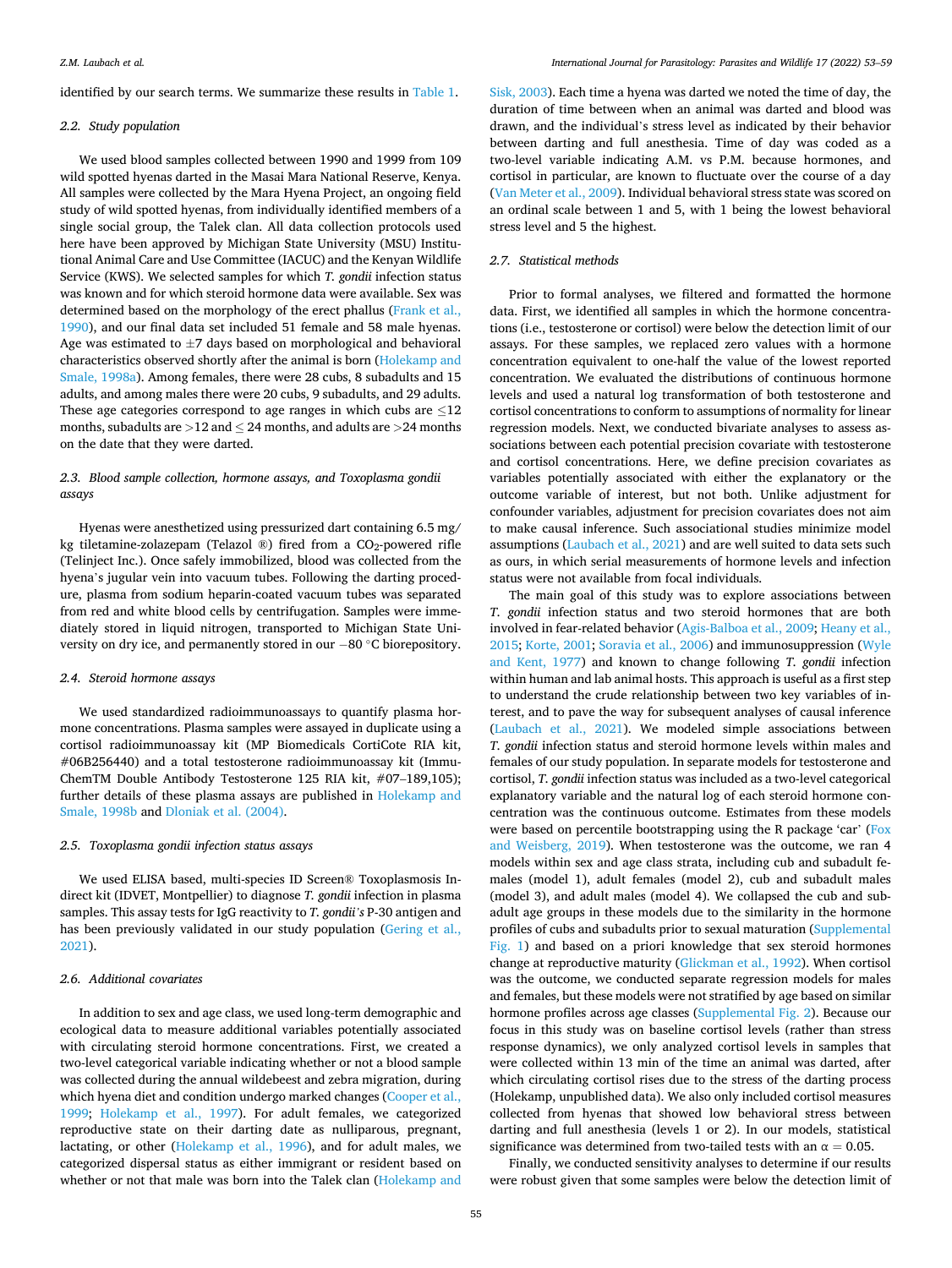the testosterone or cortisol assay. First, we classified each continuous hormone level as a two-level, binary outcome corresponding to hormone concentrations below and above the median value within sex and age class strata. Here, we used logistic regression models in which infection status was the explanatory variable of interest and the low vs. high hormone level variable was the outcome. Second, we imputed 40 data sets to generate estimated hormone values when a testosterone or cortisol level fell below the assay detection limit [\(Succop et al., 2004\)](#page-6-0). In this step, we used the R package 'MICE' running the predictive mean matching method with 50 iterations to generate 40 imputed data sets ([van Buuren and Groothuis-Oudshoorn, 2011\)](#page-6-0). We chose to impute 40 data sets based on the percentage of the data that were below the detection limit or missing [\(Graham et al., 2007](#page-6-0)), and imputations were calculated using available hormone, morphometry and sociodemographic data. We then averaged the imputed testosterone and cortisol levels across all 40 data sets and replaced the samples below the assay detection limits with these average imputed values. Like previous regression models, we assessed the association between infection status and continuous hormone levels in sex and age stratified models using the imputed data. Finally, all analyses were done in program R, version 4.0.2.

#### **3. Results**

The measured concentrations of cortisol and testosterone for all individuals in this study ( $N = 109$  hyenas) are given in Table 2; 63 of these animals were positively diagnosed with *T. gondii* infections.

Next, we conducted bivariate analyses to determine if any precision covariates (*i.e*., the age classes of sampled individuals, their reproductive status [females]/dispersal status [males], sample collection time of day, or whether a sample was collected during the annual wildebeest and zebra migration) were associated with hormone levels. Age class was associated with circulating testosterone but not cortisol levels. Specifically, adult hyenas of both sexes had higher plasma testosterone levels than cubs and subadults ( $F_{2, 48} = 6.17$ ,  $P = 0.004$ , females;  $F_{2, 55}$ = 17.36, P *<* 0.001, males), while cortisol did not covary with age class in males or females (Supplemental Tables 1 and 2). Reproductive state was associated with testosterone levels among adult females ( $F_{3, 11} =$ 8.40,  $P = 0.003$ , Supplemental Table 1). Testosterone concentrations varied with time of day among male hyenas ( $F_{1, 56} = 6.13$ ,  $P = 0.016$ ),

## **Table 2**

Associations of hyena sex and age with plasma steroid hormone levels among spotted hyenas.

|                                             | Testosterone (ug/dL) |                        | Cortisol (ug/dL)              |             |                        |                               |
|---------------------------------------------|----------------------|------------------------|-------------------------------|-------------|------------------------|-------------------------------|
|                                             | $N_{total}$          | $N$ above<br>detection | Mean $\pm$<br>SD <sup>a</sup> | $N_{total}$ | $N$ above<br>detection | Mean $\pm$<br>SD <sup>a</sup> |
| Female age<br>class <sup>b</sup>            |                      |                        |                               |             |                        |                               |
| Cub $(< 12 \text{ mos})$                    | 28                   | 8                      | $0.06 \pm$<br>0.04            | 19          | 15                     | $2.72 \pm$<br>3.07            |
| <b>Subadults</b><br>$(12 - 24 \text{ mos})$ | 8                    | 1                      | $0.05 \pm$<br>NA              | 6           | 3                      | $6.77 \pm$<br>7.39            |
| Adult $(>24)$<br>mos)                       | 15                   | 9                      | $0.31 \pm$<br>0.29            | 10          | 6                      | $3.45 \pm$<br>4.88            |
| Male age<br>class <sup>b</sup>              |                      |                        |                               |             |                        |                               |
| Cub $(< 12$ mos)                            | 20                   | 4                      | $0.16 \pm$<br>0.14            | 8           | 8                      | $2.35 \pm$<br>3.23            |
| Subadults<br>$(12-24 \text{ mos})$          | 9                    | 4                      | $0.11 \pm$<br>0.09            | 6           | 5                      | $0.49 \pm$<br>0.19            |
| Adult $(>24)$<br>mos)                       | 29                   | 24                     | $1.34 \pm$<br>1.57            | 19          | 13                     | $3.39 \pm$<br>3.81            |

<sup>a</sup> Estimated means and standard deviation among those samples where the steroid hormone level was *>*0, i.e. restricted to measures not below assay detection limit. b All hyena age classes are based on the date of the hormone concentration

assessment (i.e., the darting date).

though it should be noted that samples collected in the PM were very rare leading to an imbalanced design. None of the other precision covariates were associated with measured plasma testosterone or cortisol levels.

In our main models, we assessed simple associations of *T. gondii*  infection status with testosterone and cortisol concentrations within strata of sex and age class. Here, we did not control for any precision covariates given the null associations from bivariate analyses and an imbalanced design for the time of day variable. Our primary finding was that positive infection status was associated with lower testosterone among female but not male cubs and subadults (− 0.74 [95%CI: -1.41, − 0.10] units ln-testosterone), and similarly, *T. gondii* infection was associated with lower testosterone in adult males (− 2.16 [95%CI: -3.52,  $-0.57$ ] units ln-testosterone, Fig. 1). We observed no association between infection status and cortisol concentrations in mixed age class groups of either female or male hyenas [\(Fig. 2](#page-4-0)).

In subsequent sensitivity analyses we modeled the effect of *T. gondii*  on hormone levels using logistic regression, in which hormone values were binned into a binary outcome, and linear regression, in which hormone values that were below assay detection limits were estimated using multiple imputation. First, logistic regression models confirmed our results from the linear regression models revealing that a positive *T. gondii* infection was generally associated with lower odds of having high testosterone (Supplemental Table 3). The odds of having low vs high cortisol did not differ by infection status (Supplemental Table 4), a null result that reflects the lack of association from the linear regression models in which cortisol concentration was the outcome. Second, we conducted sensitivity analyses by running models where we replaced hormone levels below the assay detection limits with imputed values. The estimates of association between infection status and testosterone levels among female cubs and subadults, as well as male adult hyenas, were in same direction as estimates from previous linear regression models, although estimates from the imputed data were attenuated towards the null (Supplemental Table 5). The estimate for the imputed testosterone data among male cubs and subadults was not in the same direction as previous models, but in all cases the confidence intervals included the null. Similarly, there were no associations between infection status and cortisol in models using imputed data (Supplemental Table 6), which agreed with previous null findings.

#### **4. Discussion**

In this study of wild spotted hyenas, we detected multiple associations between *T. gondii* infection and steroid hormone concentrations. Age class and sex stratified analyses revealed that both female cubs and subadults as well as adult male hyenas infected with *T. gondii* had lower



**Fig. 1.** Geometric mean ratio and 95% CI estimates from separate sex and age stratified models of the relationship between *T. gondii* infection and plasma testosterone. The red dashed line represents the null, and estimates are based on percentile bootstrapping (2000 simulations).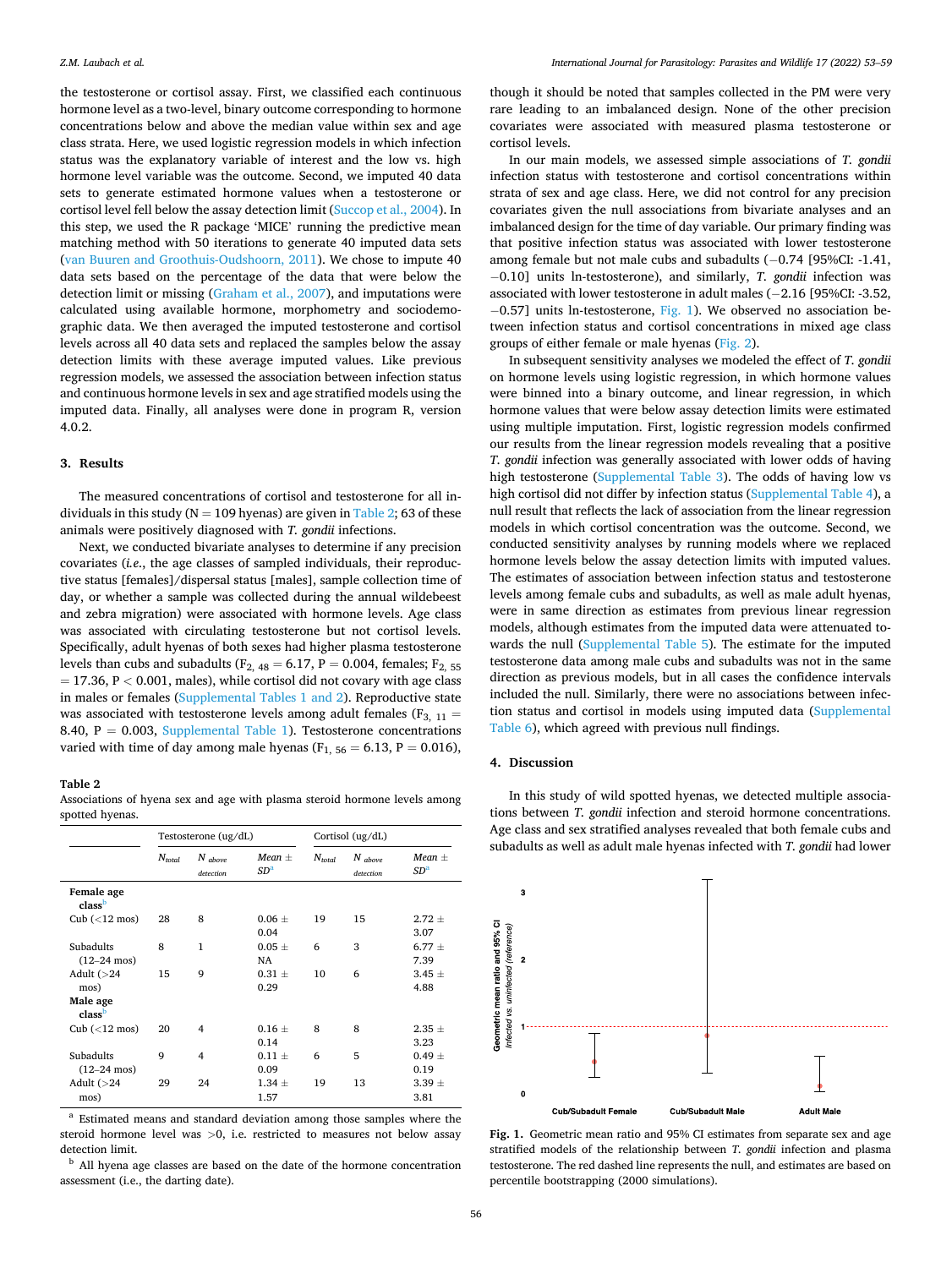<span id="page-4-0"></span>

**Fig. 2.** Geometric mean ratio and 95% CI estimates from separate sex stratified models of the relationship between *T. gondii* infection and plasma cortisol. The red dashed line represents the null, and estimates are based on percentile bootstrapping (2000 simulations).

plasma testosterone concentrations than uninfected animals. We found no associations between *T. gondii* infection and plasma cortisol concentrations. Despite relatively small sample sizes and cross-sectional data, we report novel associations between *T. gondii* infection and steroid hormone levels in a wild animal population that adds to an existing literature in laboratory animals and human studies (c.f., [Table 1\)](#page-1-0).

Our observed negative relationship between *T. gondii* infection and plasma testosterone has previously been found in experimentallyinfected adult male lab mice (Kaňková et al., 2011), in rats (Abdoli [et al., 2012\)](#page-5-0), and in human hosts who naturally acquired the parasite ([Eslamirad et al., 2013](#page-5-0)). Kaňková [et al. \(2011\)](#page-6-0) speculated that reducing testosterone levels may be adaptive for these infected hosts by ameliorating testosterone's immuno-suppressive effects and thus facilitating a more robust immunological response. However, experimentally-infected rats also exhibited temporary reductions in sperm quality and quantity in parallel with reduced circulating testosterone ([Abdoli et al., 2012\)](#page-5-0), indicating that a heightened immune response to *T. gondii* infection could incur reproductive trade-offs via reduced testosterone. At a more mechanistic level, *T. gondii* infection corresponds with elevated pro-inflammatory cytokines, including interleukin (IL)-12 in mice (Kaňková [et al., 2010](#page-6-0)) and IL-1β in humans, the latter of which negatively correlates with testosterone levels ([Oktenli et al., 2004\)](#page-6-0). Recent work in mice has revealed localized brain lesions associated with *T. gondii* infection in the cortex, caudoputamen thalamus, and hypothalamus [\(Ihara et al., 2016](#page-6-0)), suggesting that *T. gondii*-induced inflammation within the brain, particularly the hypothalamus, might be a mechanism disrupting testosterone production.

Other studies have found patterns that depart from those observed within the present study. For example, several human studies have reported positive correlations between *T. gondii* infection and circulating levels of testosterone [\(Flegr et al., 2008](#page-5-0); [Shirbazou et al., 2011](#page-6-0); [Zghair](#page-6-0)  [et al., 2015](#page-6-0); [Zouei et al., 2018](#page-6-0)). These positive correlations are in line with the host-manipulation hypothesis because elevated testosterone can facilitate increased boldness and thus expose infected hosts to feline predators and the parasite's definitive host. Indeed, administration of testosterone targeting the medial amygdala of rats was found to reduce fearful behavior ([Singh et al., 2020;](#page-6-0) [Tong et al., 2019](#page-6-0)). These results, coupled with research showing higher densities of *T. gondii* cysts in parts of the brain involved in fear behaviors [\(Vyas et al., 2007\)](#page-6-0), lend support to the idea of parasite-directed, host behavioral manipulation, although additional work is needed to distill the details of a plausible mechanism ([McConkey et al., 2013](#page-6-0); [Vyas and Sapolsky, 2010\)](#page-6-0). At this time, however, our finding of lower plasma testosterone in infected female cubs and subadults and in adult males appears more consistent with host (vs. parasite) control over circulating hormone levels. It may therefore be the

case that other modifications to the hyena nervous system (e.g., dopaminergic modulation) underlie our previous finding of increased boldness in *T. gondii* infected individuals [\(Gering et al., 2021](#page-5-0)).

Glucocorticoids also act within regions of the brain associated with fear behaviors [\(McEwen et al., 2016\)](#page-6-0), and positive correlations between *T. gondii* infection and circulating cortisol levels have been reported in humans [\(Abdelazeem et al., 2015](#page-5-0); [Shirbazou et al., 2011](#page-6-0)). However, we did not observe associations between *T. gondii* infection and plasma cortisol in either male or female hyenas. This may reflect a limitation of our sample size, the influence of unmeasured variables, or true biological differences between hyenas and other *T. gondii* host species.

Given that positive, negative, and null associations between *T. gondii*  infection and host steroid hormone levels have been reported in controlled lab settings, it appears likely that additional factors may influence the nature of these relationships in the animal's natural habitat. These factors might include differences in the virulence of *T. gondii*  strains, differences in the mode and/or dosage of infection, and underlying host characteristics (e.g., species and/or individual-level differences in genotypes or condition) [\(Abdoli, 2014](#page-5-0)). It is also important to note that the impacts of circulating hormones on an animal's physiology and behavior are contingent on many other variables, including receptor densities and other features (e.g., methylation levels) of hormone-responsive cells and circuits; these are already known to be affected by *T. gondii* infection [\(Vyas, 2015](#page-6-0)). Lastly, because this was an associational study, we cannot exclude the possibility that *T. gondii* infections and plasma hormone levels are jointly influenced by unmeasured variables within hyenas – though laboratory studies of other mammals clearly support the possibility that infections and hormone levels are linked.

## *4.1. Strengths and limitations of the present study*

A strength of our study is that we have assessed associations between *T. gondii* infection and circulating steroid hormone concentrations in a free-living host, the spotted hyena. The associations we observed in a natural system reflect the physiology of infected animals living in an ecological context involving trade-offs (e.g., costs and benefits of hormone production) and selection pressures that do not apply in laboratory settings. To our knowledge, this is the first study of its kind in a wild carnivore. Similar studies of other wild hosts will prove illuminating, given that *T. gondii'*s diverse wild hosts also exhibit diverse immunological, endocrine, and nervous systems. Initially, this future work might benefit from approaches like ours - in which we have measured and report associations from simple models. Investigating simple associations requires fewer assumptions than more complex models, increasing power to detect and characterize basic relationships between measured variables [\(Laubach et al., 2021\)](#page-6-0). Nevertheless, it is important to account for basic demographic and life-history precision covariates in any given wild host. Otherwise, these variables could mask the relationships of interest, particularly in species like hyenas that exhibit behavioral and physiological sexual dimorphism and transition through life-history stages with distinctive hormone profiles.

Our study is not without limitations. For example, our results cannot establish the direction of causality between infections and hormone levels. Confirming causation and determining the joint roles of the host and parasite in hormonal modulation falls well beyond the scope of this work. This would be an important step toward a clearer determination of whether (and how) hormonal changes can impact the fitness of the host and/or parasite in natural settings. Another limitation of our data set is the relatively small samples size for some of the groups. In particular, there was only one uninfected adult female hyena for which we also had a testosterone measurement. Finally, while a proportion of testosterone and cortisol measures for hyenas fell below our assays' detection limits, we conducted multiple sensitivity analyses to assess the robustness of our results. Results from the sensitivity analyses generally aligned with results from our main analysis. Future studies of spotted hyenas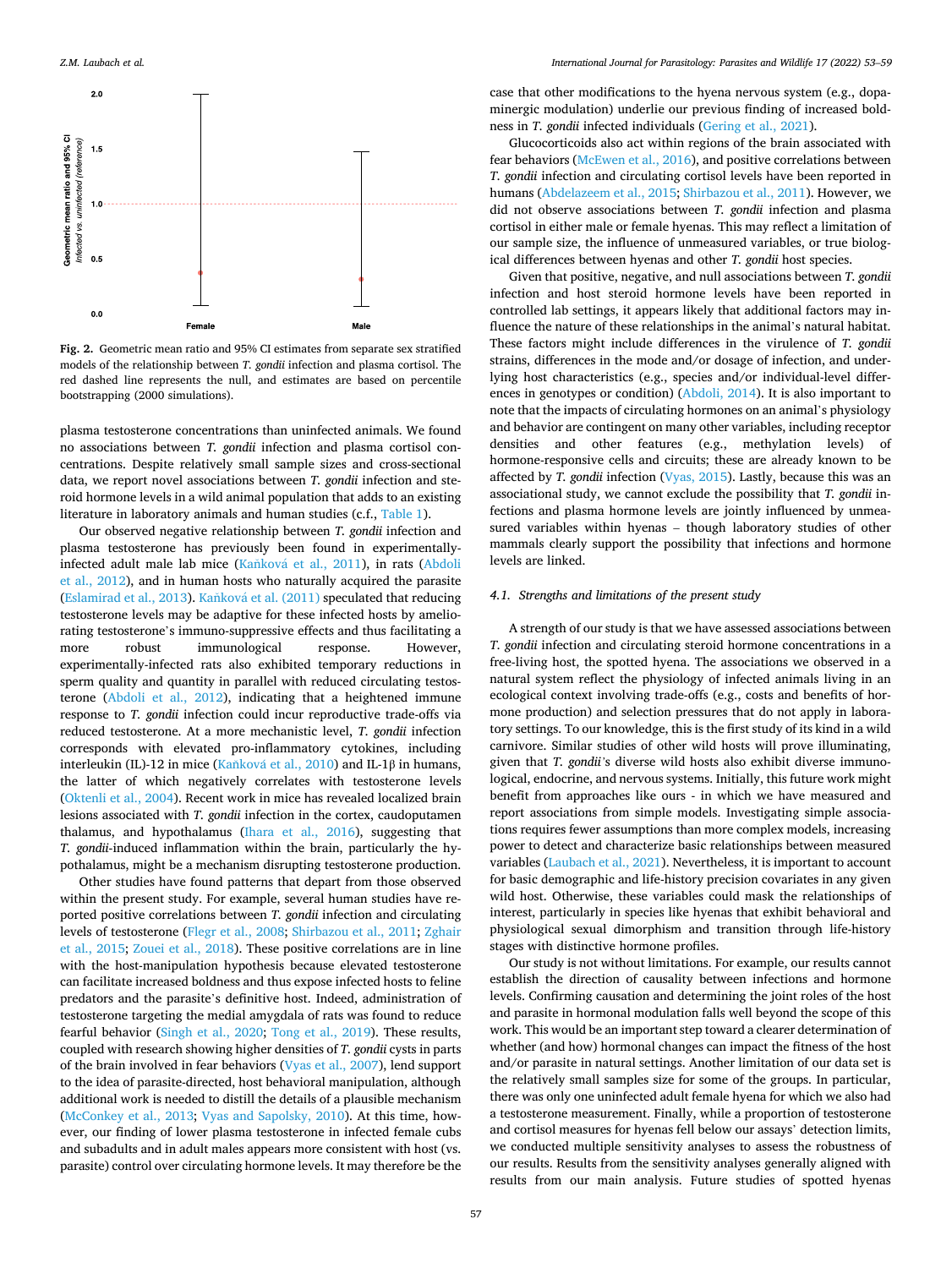<span id="page-5-0"></span>involving larger sample sizes, alternative assays, and/or measurements of additional variables may help untangle the biological mechanisms linking *T. gondii* infection with host physiology, and ultimately fitness. It is also worth noting that *T. gondii* is not the only infectious agent to which hyenas are exposed, and the effect of co-infection on host physiology warrants additional investigation.

### **5. Conclusion**

Our study corroborates numerous lab studies supporting links between *T. gondii* infection and steroid hormones, suggesting patterns seen in the laboratory likely also occur in nature. More work is needed to investigate the relationships between *T. gondii* infection and hormones spanning a wider variety of wild species: if found to be common across wild species, relationships between infection and hormone levels may have far-reaching implications given the parasite's ubiquity in terrestrial ecosystems, and the strong connections between wild animals' hormone levels, their behavior, health, and fitness (Adkins-Regan, 2005).

# **Funding**

This material is based in part upon work supported by the National Science Foundation under Cooperative Agreement No. DBI-0939454. Any opinions, findings, and conclusions or recommendations expressed in this material are those of the author(s) and do not necessarily reflect the views of the National Science Foundation. Sample collection and behavioral data collection were supported by NSF grants IOS1755089 and OISE1853934. ZML was funded by the Morris Animal Foundation grant D19ZO-411. Publication of this article was funded by the University of Colorado Boulder Libraries Open Access Fund and the Department of Integrative Biology, Michigan State University.

## **Author contributions**

Conceptualization, ZML, EG; data generation and curation, ZML, EG, EY, TMM, KEH; analysis, ZML; funding and resources, ZML, EG, TG, KEH; writing original draft, ZML; review & editing the manuscript, ZML, EG, EY, TMM, TG, KEH.

### **Data and materials availability**

All data and analysis code used in this paper are available at <https://zenodo.org/record/5728323#.YaARob3MKDU>in a Zenodo repository DOI: 10.5281/zenodo.5728323.

## **Conflicts of interest**

The authors have declared that no conflicts of interests exist.

# **Declaration of competing interest**

The authors have declared that no competing interests exist.

# **Acknowledgements**

We thank the Kenyan National Commission for Science, Technology, and Innovation, the Naboisho Conservancy, the Narok County Government, the Kenya Wildlife Service and Brian Heath for permission to conduct research in the Mara ecosystem. We also thank Chiara Bowen and Nichole Grosjean for lab assistance, the NSF-BEACON center for the Study of Evolution in Action for funding, the Mara Hyena Project field crew, and the residents of the Mara ecosystem for their direct and indirect support of long-term field research in their backyard. We thank members of the Holekamp and Gering labs for their feedback on this project and paper.

#### **Appendix A. Supplementary data**

Supplementary data to this article can be found online at [https://doi.](https://doi.org/10.1016/j.ijppaw.2021.11.007)  [org/10.1016/j.ijppaw.2021.11.007.](https://doi.org/10.1016/j.ijppaw.2021.11.007)

## **References**

- Abdelazeem, H., Moddawe, G., Ahmed, S.A., Abdrabo, A.A., 2015. Assessment of level of cortisol hormone in patients with toxoplasmosis. Int. J. Sci. Res. 4, 55-57. [https://](https://doi.org/10.21275/v4i12.nov151722) [doi.org/10.21275/v4i12.nov151722.](https://doi.org/10.21275/v4i12.nov151722)
- Abdoli, A., 2014. Toxoplasma, testosterone, and behavior manipulation: the role of parasite strain, host variations, and intensity of infection. Front. Biol. 9, 151–160. [https://doi.org/10.1007/s11515-014-1291-5.](https://doi.org/10.1007/s11515-014-1291-5)
- Abdoli, A., Dalimi, A., Movahedin, M., 2012. Impaired reproductive function of male rats infected with Toxoplasma gondii. Andrologia 44, 679–687. [https://doi.org/](https://doi.org/10.1111/j.1439-0272.2011.01249.x)  [10.1111/j.1439-0272.2011.01249.x](https://doi.org/10.1111/j.1439-0272.2011.01249.x).
- Abdulai-Saiku, S., Vyas, A., 2017. Loss of predator aversion in female rats after Toxoplasma gondii infection is not dependent on ovarian steroids. Brain Behav. Immun. 65, 95–98. https://doi.org/10.1016/j.bbi.2017.04.00
- Adkins-Regan, E., 2005. Hormones and Animal Social Behavior, Hormones and Animal Social Behavior. Princeton University Press, Princeton. [https://doi.org/10.1515/](https://doi.org/10.1515/9781400850778) [9781400850778](https://doi.org/10.1515/9781400850778).
- Agis-Balboa, R.C., Pibiri, F., Nelson, M., Pinna, G., 2009. Enhanced fear responses in mice treated with anabolic androgenic steroids. Neuroreport 20, 617–621. [https://doi.](https://doi.org/10.1097/WNR.0b013e32832a2393) [org/10.1097/WNR.0b013e32832a2393](https://doi.org/10.1097/WNR.0b013e32832a2393).
- [Al-Masoudi, H.K., Al-Khafaji, M.S., Noori, R.S., 2018. Molecular and hormonal study](http://refhub.elsevier.com/S2213-2244(21)00120-6/sref7) [\(Testosterone and luteinizing hormone\) among applicants for marriage and blood](http://refhub.elsevier.com/S2213-2244(21)00120-6/sref7)  [donors peoples who infected with Toxoplasma gondii in Babylon Province, Iraq.](http://refhub.elsevier.com/S2213-2244(21)00120-6/sref7)  [J. Pharmaceut. Sci. Res. 10, 2391](http://refhub.elsevier.com/S2213-2244(21)00120-6/sref7)–2395.
- Babu, P.S.S., Nagendra, K., Navaz, R.S., Ravindranath, H.M., 2007. Congenital toxoplasmosis presenting as hypogonadotropic hypogonadism. Indian J. Pediatr. 74, 577–579. <https://doi.org/10.1007/s12098-007-0096-9>.
- Berenreiterová, M., Flegr, J., Kuběna, A.A., Němec, P., 2011. The distribution of Toxoplasma gondii cysts in the brain of a mouse with latent toxoplasmosis: implications for the behavioral manipulation hypothesis. PLoS One 6. [https://doi.](https://doi.org/10.1371/journal.pone.0028925) [org/10.1371/journal.pone.0028925](https://doi.org/10.1371/journal.pone.0028925).
- Bereshchenko, O., Bruscoli, S., Riccardi, C., 2018. Glucocorticoids, sex hormones, and immunity. Front. Immunol. 9, 1–10. <https://doi.org/10.3389/fimmu.2018.01332>.
- Borráz-León, J.L., Rantala, M.J., Luoto, S., Krams, L., Contreras-Garduño, J., Cerda-Molina, A.L., Krama, T., 2021. Toxoplasma gondii and psychopathology: latent infection is associated with interpersonal sensitivity, psychoticism, and higher testosterone levels in men, but not in women. Adapt. Hum. Behav. Physiol. 7, 28–42. <https://doi.org/10.1007/s40750-020-00160-2>.
- [Colosi, H.A., Jalali-Zadeh, B., Colosi, I.A., Simon, L.M., Costache, C.A., 2015. Influence of](http://refhub.elsevier.com/S2213-2244(21)00120-6/sref12)  [Toxoplasma gondii infection on male fertility: a pilot study on immunocompetent](http://refhub.elsevier.com/S2213-2244(21)00120-6/sref12)  [human volunteers. Iran. J. Parasitol. 10, 402](http://refhub.elsevier.com/S2213-2244(21)00120-6/sref12)–409.
- Cooper, S.M., Holekamp, K.E., Smale, L., 1999. A seasonal feast: long-term analysis of feeding behaviour in the spotted hyaena (Crocuta crocuta). Afr. J. Ecol. 37, 149–160. [https://doi.org/10.1046/j.1365-2028.1999.00161.x.](https://doi.org/10.1046/j.1365-2028.1999.00161.x)
- Di Cristina, M., Marocco, D., Galizi, R., Proietti, C., Spaccapelo, R., Crisanti, A., 2008. Temporal and spatial distribution of Toxoplasma gondii differentiation into bradyzoites and tissue cyst formation in vivo. Infect. Immun. 76, 3491–3501. [https://doi.org/10.1128/IAI.00254-08.](https://doi.org/10.1128/IAI.00254-08)
- Dloniak, S.M., French, J.A., Place, N.J., Weldele, M.L., Glickman, S.E., Holekamp, K.E., 2004. Non-invasive monitoring of fecal androgens in spotted hyenas (Crocuta crocuta). Gen. Comp. Endocrinol. 135, 51–61. [https://doi.org/10.1016/j.](https://doi.org/10.1016/j.ygcen.2003.08.011) [ygcen.2003.08.011.](https://doi.org/10.1016/j.ygcen.2003.08.011)

- Dubey, J.P., 2016. Toxoplasmosis of animals and humans, second. Toxoplasmosis of Animals and Humans. CRC Press, Beltsville. [https://doi.org/10.1201/](https://doi.org/10.1201/9781420092370) [9781420092370](https://doi.org/10.1201/9781420092370).
- Elmore, S.A., Jones, J.L., Conrad, P.A., Patton, S., Lindsay, D.S., Dubey, J.P., 2010. Toxoplasma gondii: epidemiology, feline clinical aspects, and prevention. Trends Parasitol. 26, 190–196. [https://doi.org/10.1016/j.pt.2010.01.009.](https://doi.org/10.1016/j.pt.2010.01.009)
- [Eslamirad, Z., Hajihossein, R., Ghorbanzadeh, B., Alimohammadi, M., Mosayebi, M.,](http://refhub.elsevier.com/S2213-2244(21)00120-6/sref20) [Didehdar, M., 2013. Effects of Toxoplasma gondii infection in level of serum](http://refhub.elsevier.com/S2213-2244(21)00120-6/sref20)  [testosterone in males with chronic toxoplasmosis. Iran. J. Parasitol. 8, 622](http://refhub.elsevier.com/S2213-2244(21)00120-6/sref20)–626.
- Flegr, J., Lindová, J., Kodym, P., 2008. Sex-dependent toxoplasmosis-associated differences in testosterone concentration in humans. Parasitology 135, 427–431. <https://doi.org/10.1017/S0031182007004064>.
- [Fox, J., Weisberg, S., 2019. An R Companion to Applied Regression, third ed. ed. Sage,](http://refhub.elsevier.com/S2213-2244(21)00120-6/sref23)  [Thousand Oaks](http://refhub.elsevier.com/S2213-2244(21)00120-6/sref23).
- Frank, L.G., Glickman, S.E., Powch, I., 1990. Sexual dimorphism in the spotted hyaena (Crocuta crocuta). J. Zool. 221, 308–313. [https://doi.org/10.1111/j.1469-](https://doi.org/10.1111/j.1469-7998.1990.tb04001.x)  998.1990.tb04001
- Gering, E., Laubach, Z.M., Weber, P.S.D., Soboll Hussey, G., Lehmann, K.D.S., Montgomery, T.M., Turner, J.W., Perng, W., Pioon, M.O., Holekamp, K.E., Getty, T., 2021. Toxoplasma gondii infections are associated with costly boldness toward felids in a wild host. Nat. Commun. 12 [https://doi.org/10.1038/s41467-021-24092-x.](https://doi.org/10.1038/s41467-021-24092-x)
- Glickman, S.E., Frank, L.G., Pavgi, S., Licht, P., 1992. Hormonal correlates of "masculinization" in female spotted hyaenas (Crocuta crocuta). 1. Infancy to sexual maturity. J. Reprod. Fertil. 95, 451–462. <https://doi.org/10.1530/jrf.0.0950451>.

[Dubey, J.P., 1998. Advances in the life cycle of Toxoplasma gondii. Int. J. Parasitol. 28,](http://refhub.elsevier.com/S2213-2244(21)00120-6/sref16)  [1019](http://refhub.elsevier.com/S2213-2244(21)00120-6/sref16)–1024.